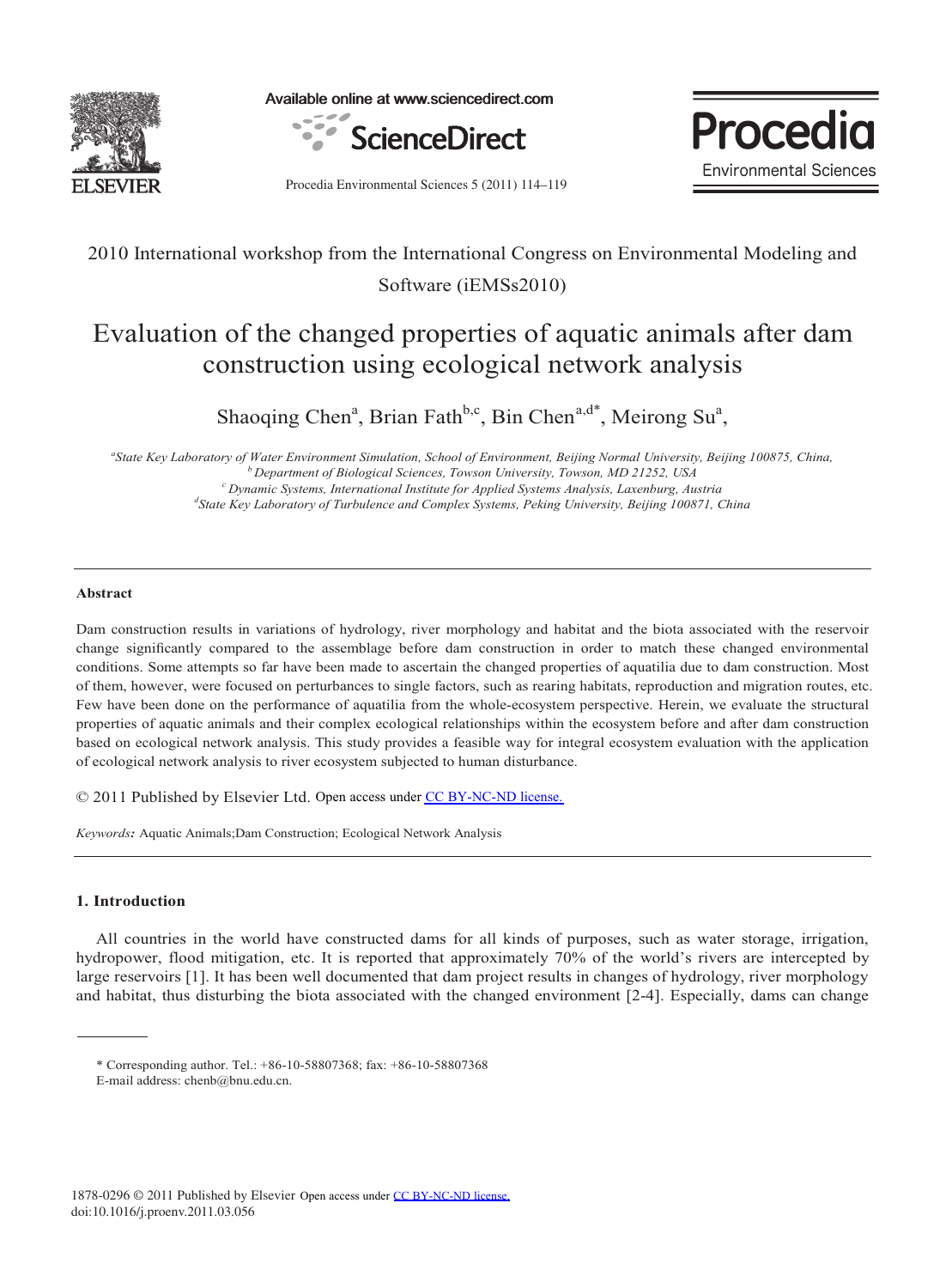the living properties of the by altering the structure and function of the river ecosystem, thus worsening the plight of terrestrial biodiversity and aquatic fauna as well [5-7]. Consequently, the ecological damage or risk to the aquatic animals due to dam construction has become an issue of increasing concern recently. However, most studies so far were focused on the assessment of impact on single factors, such as fish reproduction or vegetation. Few works have been done on the dam-induced ecological impact on aquatilia in the whole ecosystem perspective.

Ecological network analysis (ENA) is an environmental application of input-output analysis, focusing on examining the structure and the function of ecosystems by the flows of materials or energy within them. In fact, ENA has been applied to aquatic ecosystems to elicit the developmental information, e.g., the Chesapeake Bay, Northern Benguela and Neuse River Estuary. In this study, we elucidate the rationale and procedure of assessing the changed structural and functional properties of aquatic animals within the ecosystem due to dam project based on ENA. Modeling the integrated environmental impact to address sustainability issues of the river ecosystem, this study may serve as a complement to the holistic management of the combined human-natural system affected by large projects.

Applying ecological network model to ecological risk assessment of river ecosystems, the present study developed the system-oriented model for the assessment of the dam-induced cumulative effects of the river ecosystem, incorporating interactive impact factors of different levels. The risk-based interaction was created to represent the potential impact intensity from one factor to another, which was then analyzed using the adjusted ecological network analysis (ENA). The established model may provide a useful tool to identify the direct and indirect dam-induced impact and help understand how the river ecosystem reacts to the anthropocentric disturbances from the holistic perspective.

#### **2. The eco-environmental impact of dam project**

Dams fragment river systems, causing significant effects throughout the river ecosystem (especially the aquatic ecosystem) on multiple factors and via different levels (Fig. 1). These effecting levels are individual, population, community and ecosystem in biological terminology. The associated factors of these levels are hydrology, river morphology, habitat and related biota within the river ecosystem. The proceeding process of the impact triggered by the hydrologic construction, when considering all the levels and ways as mentioned above, seem too complex to speculate accurately due to the interactions between all the factors. Nonetheless, the inter-relationships of these elements, which contribute a great part to the responding performance of the affected environment on the ecosystem scale, should not be ignored. As a consequence of the impact, different statuses will be reached for the river ecosystem when exposed to the hazard over time, resulting in a series of continual stages. As we can see, the affected river basin will eventually reach an ecological equilibrium, which behaves as a balanced or a degrading ecosystem, depending on the intensity of the possible damages.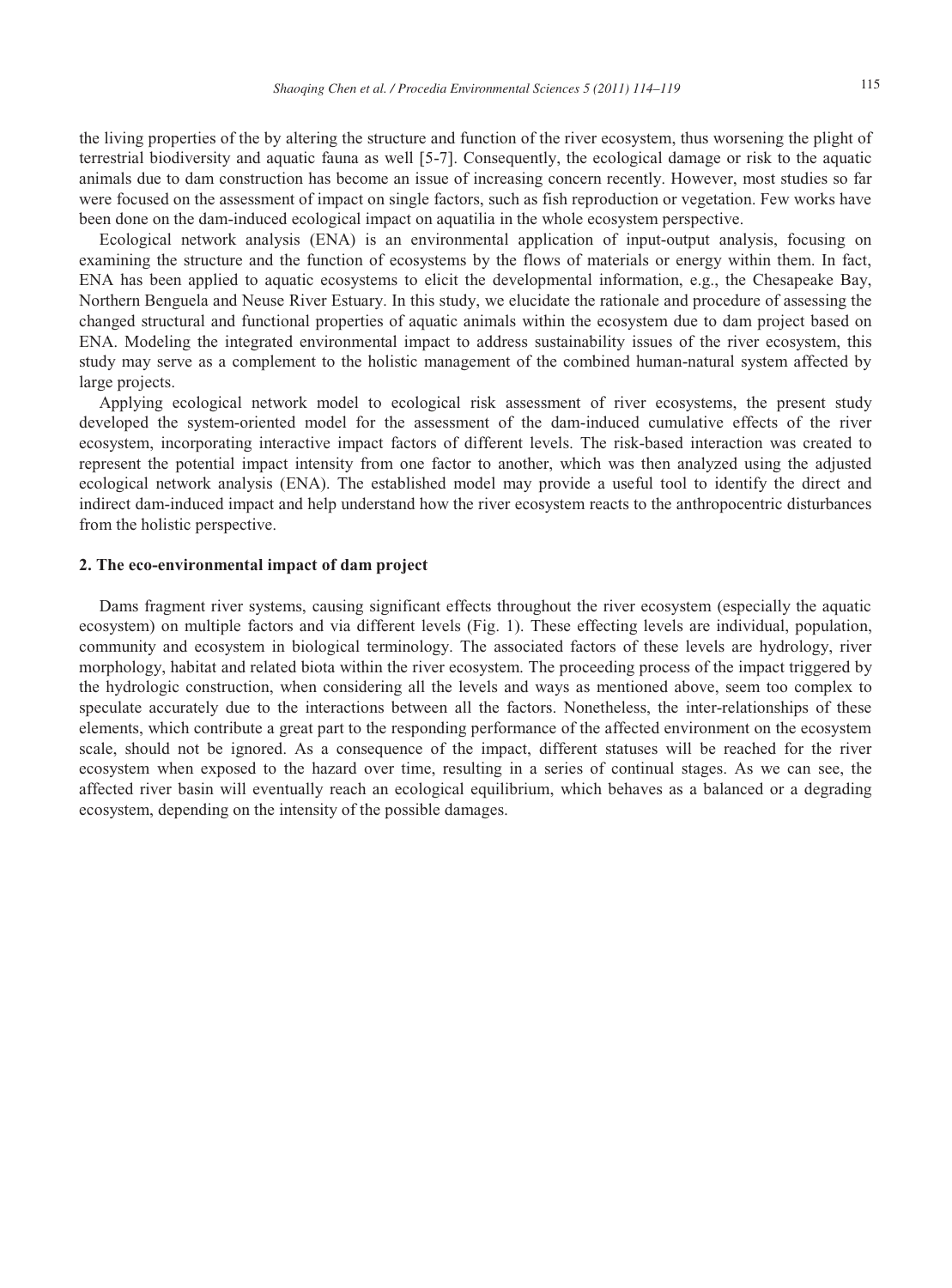

Fig. 1 The post-dam eco-environmental impact process on different scales.

Lots of studies so far have been reported concerning both direct and indirect impacts of single factors by dam project through various mechanisms quantitatively or qualitatively. Herein, we characterize and outline the main eco-environmental impacts after an overall review of literatures (Table 1). What is quite revealing is that dams and reservoirs impact the environment through their presence in the landscape, altering basin connectivity and modifying hydrologic regimes sediment movement and water quality, and thus inducing other ensuing intervention to habitat and aquatic organism.

In particular, dams may disrupt the natural seasonal flow patterns to which aquatic animals are adapted, block and destroy spawning grounds and migratory paths fragment their habitats, erode inhabited island and sap the rivers' ability to detoxify and flush out pollutants, thus worsening the plight of terrestrial biodiversity and aquatic fauna as well [5-7]. This may lead to an alteration of the food chain of aquatic animals and in turn impair the adaptable abilities to the changed habitat. It appears that environmental perturbations usually act to shorten the length of the chain and diminish disproportionately the flows at higher levels. In this sense, the analysis of the reticulated food chain of aquatic animals before and after dam construction may serve as the indicator of damage or risk of the holistic ecosystem, thus reflecting the structural and functional properties of river system associated with the sustainability issues.

| Scenario              | Possible changes                                                                                                                       | Main indicators                                                                                  | Reference                   |
|-----------------------|----------------------------------------------------------------------------------------------------------------------------------------|--------------------------------------------------------------------------------------------------|-----------------------------|
| Hydrology             | Alter the river's natural flow patterns and increase flow<br>fluctuation; delay the arrival of floods; increase water renewal<br>time. | Impoundment volume; decreased<br>velocity; retention time.                                       | $[1]$ , $[8, [9]$           |
| Water quality         | Degenerate the water quality by heavy metal pollution,<br>eutrophication, decomposition of underwater organic matter,<br>etc.          | Temperatures; DO; MnO <sub>4</sub> , NH <sub>4</sub> , Pb;<br>methylmercury; decomposition rate. | $[8]$ , $[10]$ , $[11]$     |
| Sediment              | Cause discontinuities in the transportation of sediments and<br>elevate the river bed of upstream and lower that of<br>downstream.     | Sediment trapping efficiency; volume<br>reduction of sedimentation.                              | $[12]$ , $[13]$ ,<br>[14]   |
| Habitat               | Alter the physical and chemical characteristics, causing habitat<br>fragmentation and decreased the biocomplexity.                     | Continuity; thermal regime; flow<br>distribution; OM, N, P.                                      | $[15]$ , $[16]$ ,<br>$[17]$ |
| Channel<br>morphology | Cause channel erosion and land clearing, terrace floodplains.                                                                          | Sedimentation; landslide; bank erosion<br>rate.                                                  | $[2]$ , $[18]$              |

Table 1 Main manifested post-dam eco-environmental impact.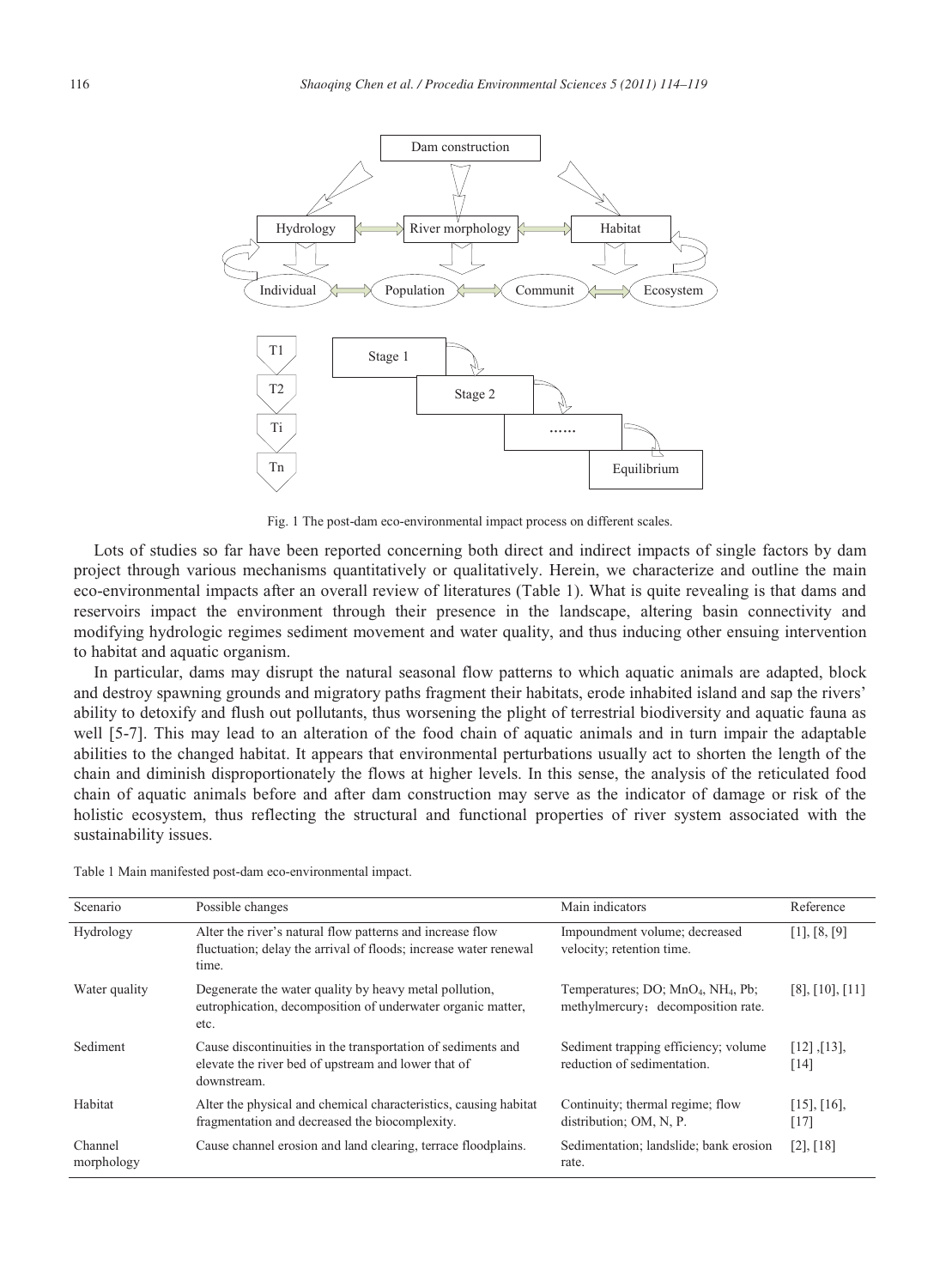| Aquatic fauna | Be in poorer health, and the species and numbers of fish<br>altered, peak early in the life of a reservoir, then decline,<br>because of lower overall productivity. | Biodiversity; fish production; food<br>chains; extinction risk. | $[19]$ , $[20]$ ,<br>[21] |
|---------------|---------------------------------------------------------------------------------------------------------------------------------------------------------------------|-----------------------------------------------------------------|---------------------------|
| Aquatic flora | Lower species diversity by flood, trigger community<br>degradation and unstabilize the ecosystem, increase the<br>invasive species.                                 | Biodiversity index; primary<br>productivity; dominance species. | $[22]$ , $[23]$ ,<br>[24] |

#### **3**ˊ**Modeling procedure of the aquatic ecosystem based on ENA**

Modeling procedure of the aquatic ecosystem based on ENA was proposed (Fig. 2). First, figure out the related effects of dam construction on aquatic ecosystem empirically based on environmental impact analysis; Second, evaluate the changed intensity of habitat and climate of the aquatic ecosystem; Third, analyze the food chain aquatic animals within the ecosystem and their relationships based on structural analysis and functional analysis (including throughflow analysis, utility analysis and ascendancy analysis) of ENA; Last, quantify the potential ecoenvironmental impact with a conversion of the existing changes to the impact intensity, which entails a holistic comparison of the changed properties associated with aquatic animals.



Fig. 2 Quantify the potential eco-environmental impact of dam project on the river ecosystem.

Notes: T analysis stands for throughflow analysis, U analysis stands for utility analysis, while A analysis in the graph stands for ascendancy analysis.

In order to determine the changed intensity of the properties aquatic animals and assess the ecological impact of dam project on the aquatic ecosystem, three indices (TST, integrated mutualism index and Ascendancy) derived from ENA synthesis were selected as the potential goal function for the sustainability condition of aquatic ecosystem, thus realizing the implement of a holistic management of river basin.

#### $\bullet$ TST

TST stands for the total system throughput. In ENA, it measures the size or growth of the system in terms of the flows through all its compartments, which can be considered as the carrier of the development of ecosystem. Each energy or material flow between different components within the system contributes to TST. In the context of dam construction on the river ecosystem, TST defines the holistic intervention intensity of dam project on aquatic animals, which may reveal the impact scenario of the whole aquatic ecosystem.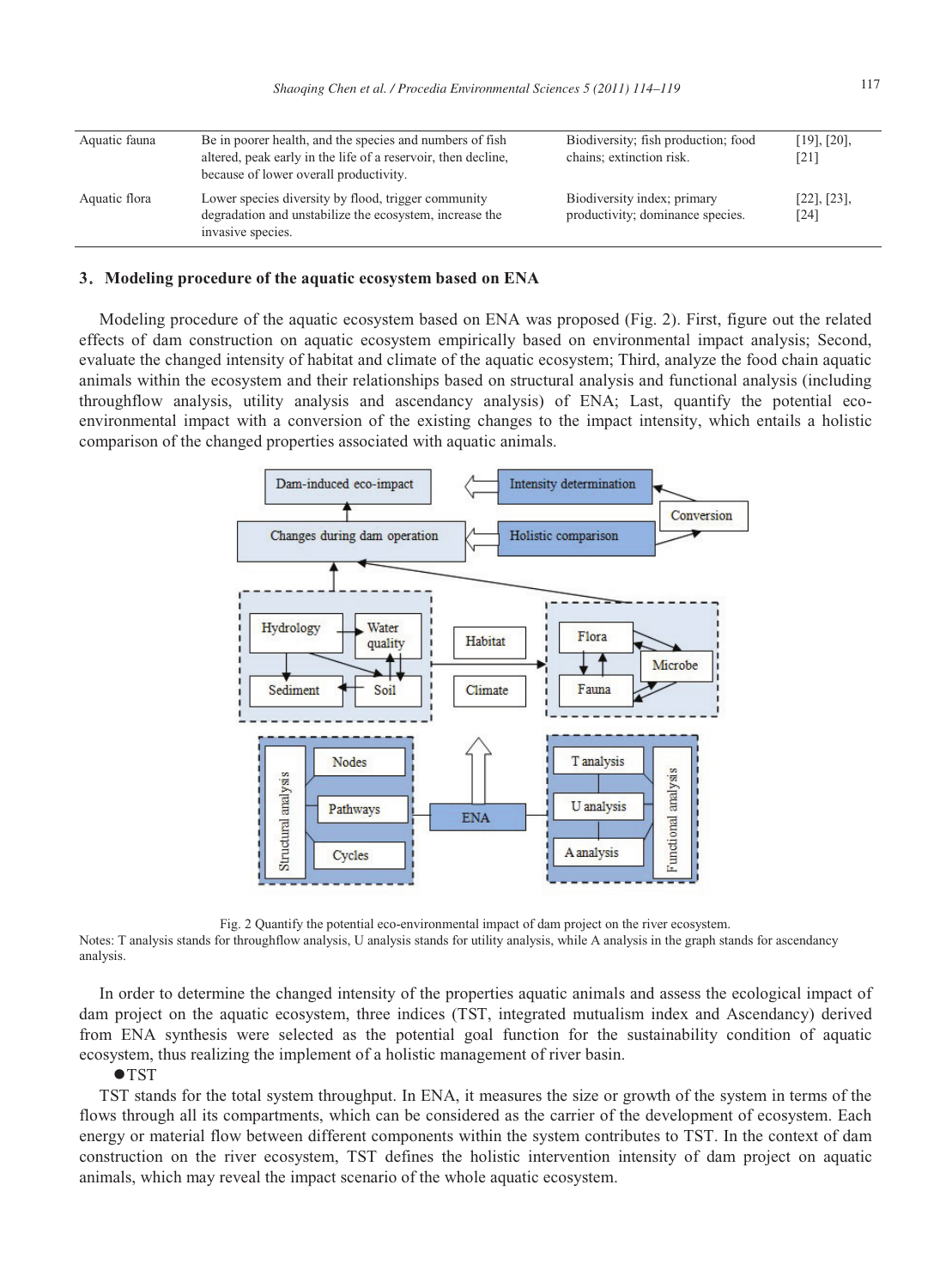#### • Integrated mutualism index

As a tool for describing the interactions among compartments, the utility analysis allows a quantitative analysis of the processes and the intensity of interactions in an ecological network, thereby revealing the changes of integration and complexity of ecosystem behaviours after dam construction [25]. The direct mutualism indicates the direct interaction between different functional components, and indirect mutualism defines the integral relations between components in a direct or indirect way. Positive/negative signs of mutualism index are capable of identifying the relationships between different compartments or the synergism of the whole aquatic ecosystem in both direct and indirect ways.

• Ascendancy

Based on AMI and total system throughput (TST), Ulanowicz developed the ascendancy as a measure of the network's potential for competitive advantage over other network configurations, encompassing the natural growth and development of ecological system and asserted that it increases during the developmental process [26,27]. Based on the assumption that complex structure is the secret of the sustainability of ecosystem, ascendancy may indicate the impact intensity to the biodiversity and biocomplexity.

#### **4**ˊ**Conclusion**

With the introduction of ecological network analysis, we illustrated the rationale and procedure of evaluating the changed properties of aquatic animals and their habitat within the ecosystem caused by dam project, based on which, the related eco-environmental impact on aquatic ecosystem were elucidated, and a ENA-based conceptual model of analyzing the of the river ecosystem was addressed. Finally, three indices were proposed as the potential goal function for sustainability issues of system. This study may address the challenge of a holistic management of aquatic system affected by large projects.

#### **Acknowledgements**

This study was supported by the Program for New Century Excellent Talents in University (NCET-09-0226), National High Technology Research and Development Program of China (No., 2009AA06A419), Key Program of National Natural Science Foundation (No., 50939001), National Natural Science Foundation of China (Nos., 40701023, 40901269, 40871056), National Key Technologies R&D Program (No., 2007BAC28B03), and State Key Basic Research and Development Plan of China (973 Plan, No., 2005CB-724204).

#### **References**

[1] Kummu M, Varis O. Sediment-related impacts due to upstream reservoir trapping, the Lower Mekong River. *Geomorphology* 2007;**85**:275–293.

[2] Williams GP, Wolman MG. Downstream effects of dams on alluvial rivers. *In: Geological Survey Professional Paper 1286*. *U.S. Government Printing Office, Washington DC* 1984;**83**.

[3] Vörömarty CJ, Meybeck M, Fekete B, Sharma K, Green P, Syvitski JPM. Anthropogenic sediment retention: major global impact from registered river impoundments. *Global Planet Change* 2003;**39**:169–190.

[4] Hu WW, Wang GX, Deng W, Li SN. The influence of dams on ecohydrological conditions in the Huaihe River basin, *China. Ecol Eng*  2008;**33**:233–241.

[5] Wu J, Huang J, Han X, Xie Z, Gao X. Three-Gorges Dam – Experiment in Habitat Fragmentation? Science 2003;**300**:1239–1240.

[6] Shen G, Xie Z. Three Gorges Project: Chance and Challenge. *Science* 2004;**304**:681.

[7] Stone R. Three Gorges Dam: Into the Unknown. *Science* 2008;**321**:628-632.

[8] He DM, Zhao W, Chen L. 2004. The Ecological Changes in Manwan Reservoir Area and its Causes. *Asian International Rivers Centre, Yunnan University, Kunming, Yunnan, China,* Accessed on July 2004: http://airc.ynu.edu.cn/English site/Eng publicat/Manwan.pdf.

[9] He DM, Feng Y, Hu J.M. Utilization of water resources and environmental conservation in the international rivers, southwest China. *Science Press, Beijing* 2007;225 [in Chinese].

[10] Liu JG, et al. Landslide hazard assessment in the Three Gorges area of the Yangtze river using ASTER imagery: Zigui–Badong. *Geomorphology* 2004;61:171–187.